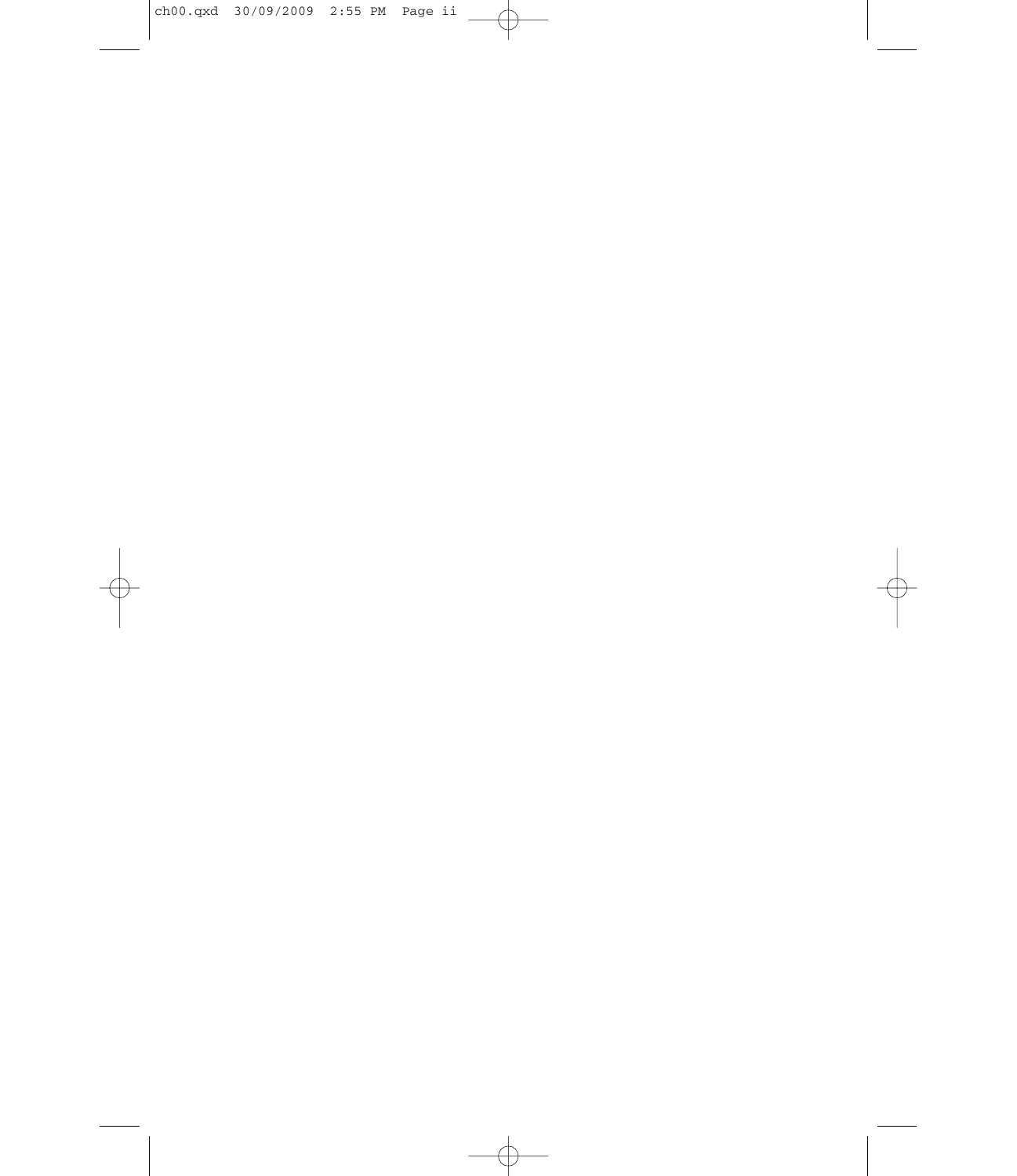#### STUDIES AND TEXTS 166

# *The Visigoths in History and Legend*

#### J.N. HILLGARTH



PONTIFICAL INSTITUTE OF MEDIAEVAL STUDIES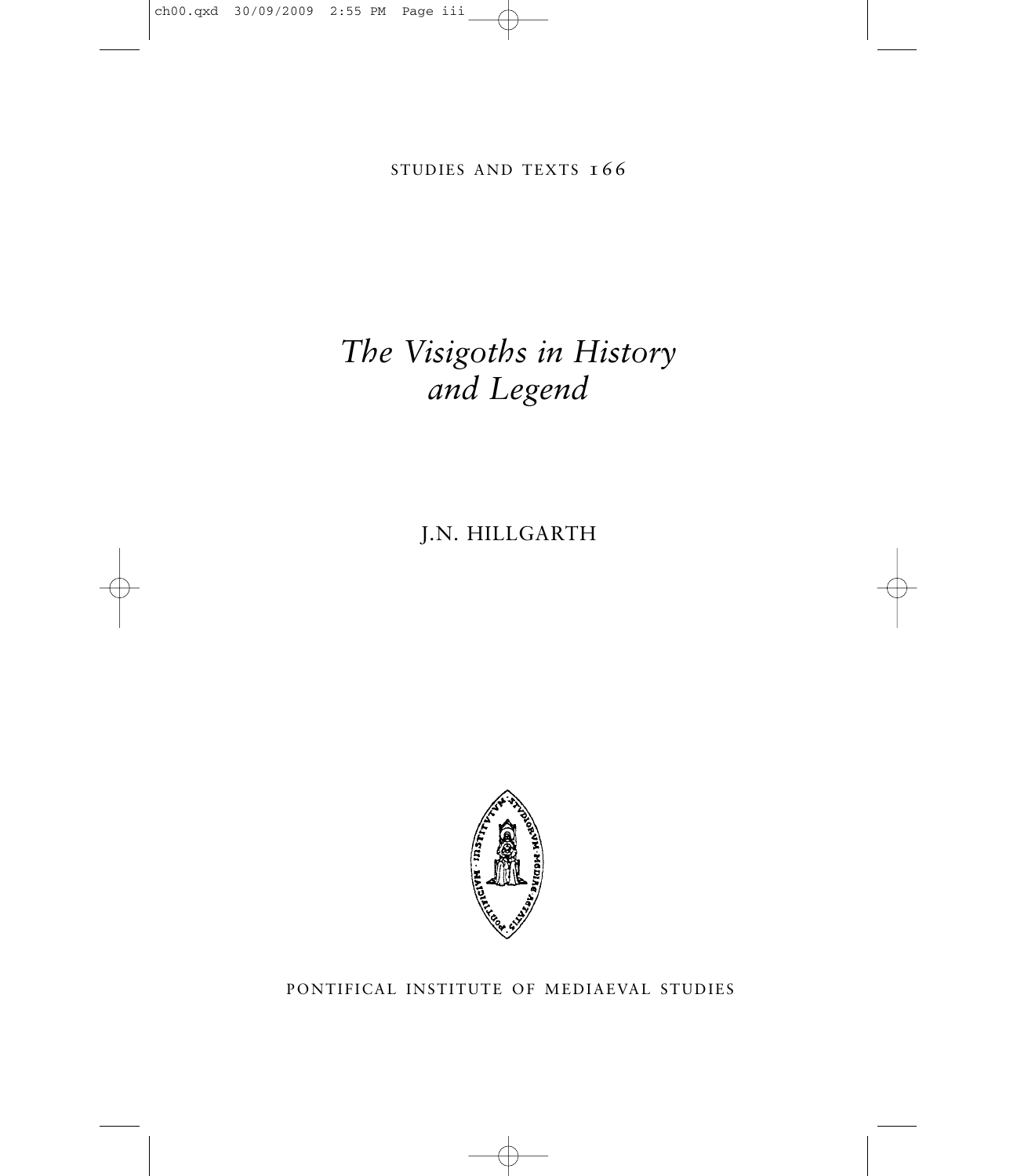*Library and Archives Canada Cataloguing in Publication*

Hillgarth, J. N. (Jocelyn Nigel), 1929– The Visigoths in history and legend / J.N. Hillgarth.

(Studies and texts ; 166) Includes bibliographical references and index. ISBN 978–0–88844–166–9

1. Visigoths – Spain – History. 2. Spain – History. 3. Spain – History – 711–1516. 4. Spain – Civilization. 5. Spain – Civilization – 711–1516. 6. Legends – Spain. I. Title. II. Series: Studies and texts (Pontifical Institute of Mediaeval Studies) ; 166

DP<sub>4</sub>8.H653 2009 946 C2009-903820-X

© 2009 Pontifical Institute of Mediaeval Studies 59 Queen's Park Crescent East Toronto, Ontario, Canada M5S 2C4

www.pims.ca

MANUFACTURED IN CANADA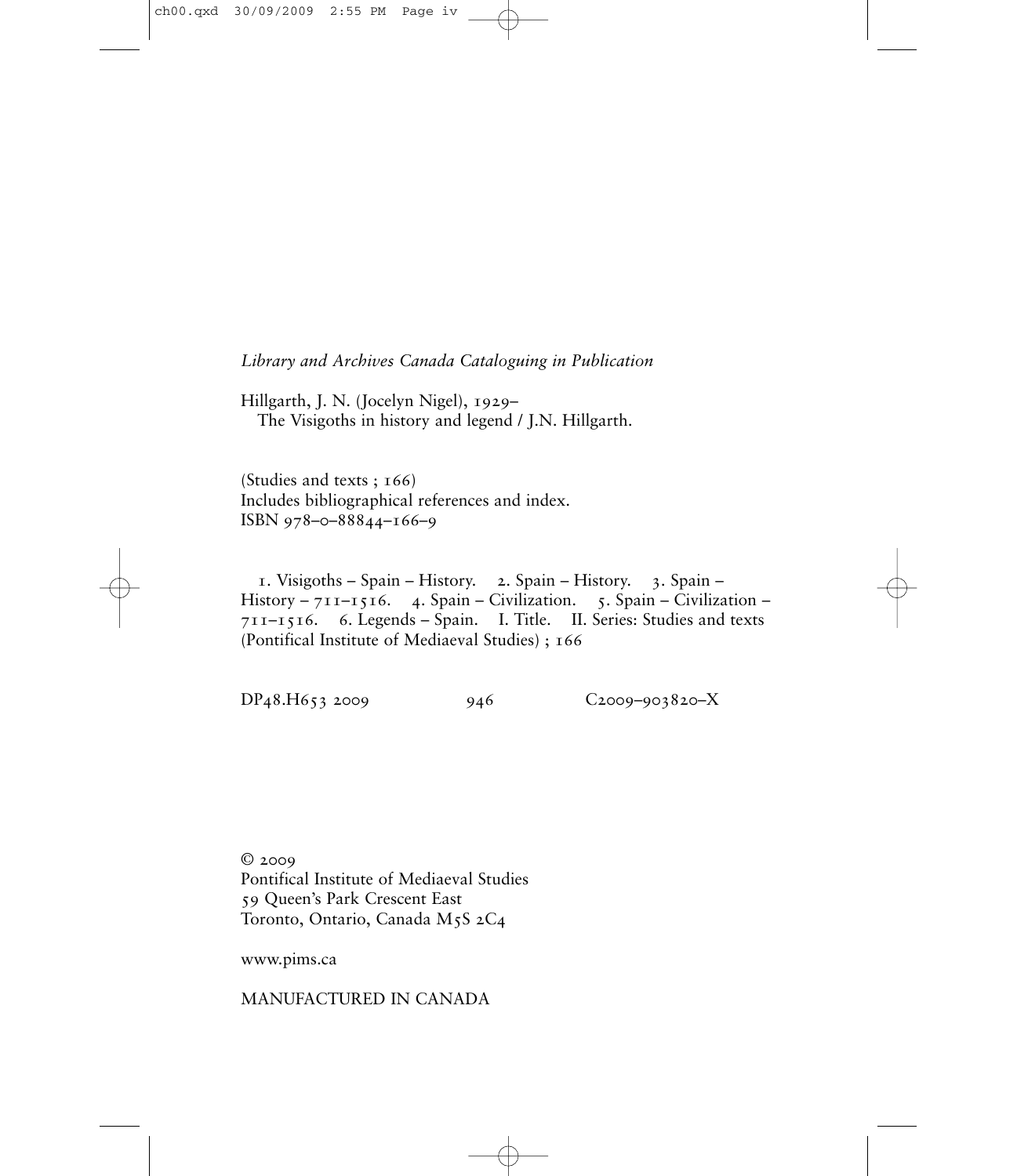For

ROBERT BRIAN TATE, to whose studies on medieval Spain all historians of that country are greatly indebted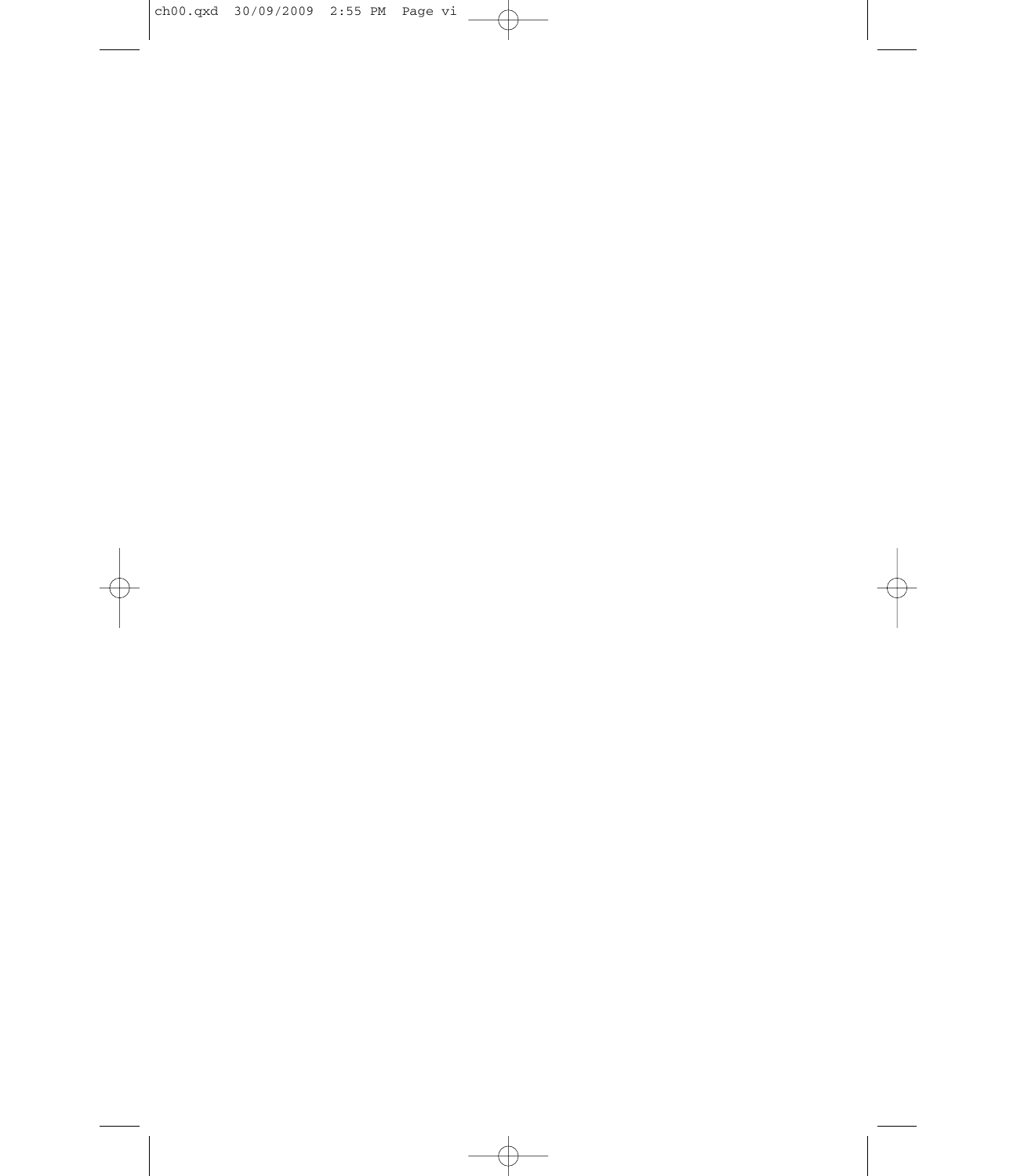# Contents

| Abbreviations<br>Preface                                   | viii<br>ix  |
|------------------------------------------------------------|-------------|
| <b>CHAPTER ONE</b>                                         |             |
| The Visigoths                                              | $\mathbf I$ |
| <b>CHAPTER TWO</b>                                         |             |
| Goths and Romans                                           | 2I          |
| <b>CHAPTER THREE</b>                                       |             |
| After 711                                                  | 57          |
| <b>CHAPTER FOUR</b>                                        |             |
| Gothic Tradition in the Eleventh Century                   | 82          |
| <b>CHAPTER FIVE</b>                                        |             |
| The Twelfth and Thirteenth Centuries                       | 95          |
| <b>CHAPTER SIX</b>                                         |             |
| The Power of Memory: The Fifteenth Century                 | II9         |
| <b>CHAPTER SEVEN</b>                                       |             |
| Imaginary History: The Sixteenth and Seventeenth Centuries | 140         |
| <b>CHAPTER EIGHT</b>                                       |             |
| Images of the Visigothic Past                              | 161         |
| Bibliography                                               | 177         |
| Index                                                      | 227         |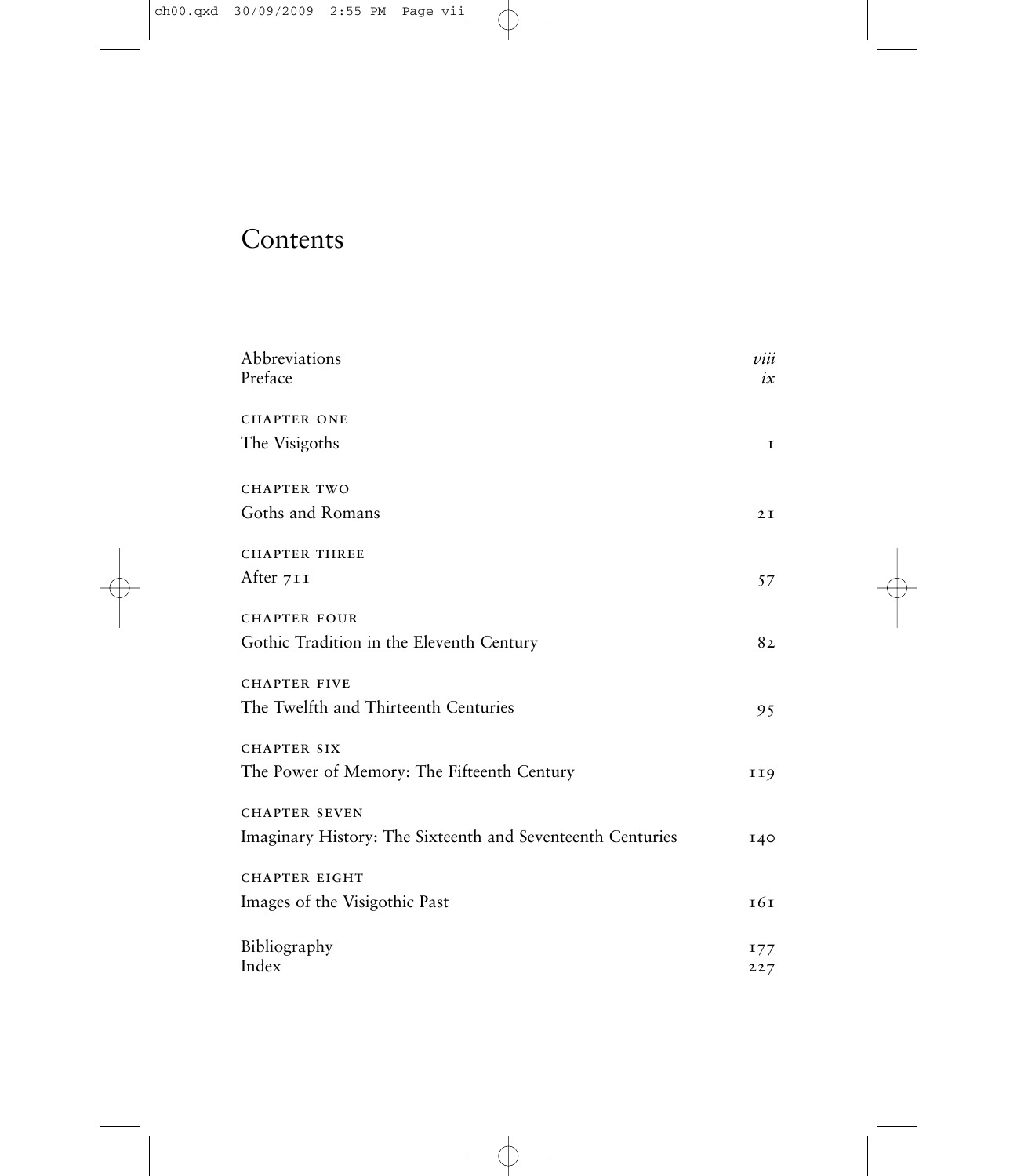# Abbreviations

*Series*

| <b>BAE</b>    | Biblioteca de Autores Españoles desde la formación del<br>lenguaje hasta nuestros días (Madrid: Rivadeneyra, 1846-88; |
|---------------|-----------------------------------------------------------------------------------------------------------------------|
|               | Atlas, $1954-$                                                                                                        |
| <b>CCCM</b>   | Corpus Christianorum, Continuatio Mediaevalis (Turnhout:                                                              |
|               | Brepols, $1966-$                                                                                                      |
| <b>CCL</b>    | Corpus Christianorum, Series Latina (Turnhout: Brepols,                                                               |
|               | 1953-). See especially CCL 115 (Opera S. Iuliani Toletani 1,                                                          |
|               | ed. J.N. Hillgarth [1976]) and CCL 173A (Victoris Tun-                                                                |
|               | nunensis Chronicon: Cum reliquiis ex Consularibus Caesar-                                                             |
|               | augustanis et Iohannis Biclarensis Chronicon, ed. Carmen                                                              |
|               | Cardelle de Hartmann [2001])                                                                                          |
| MGH           | Monumenta Germaniae historica                                                                                         |
| MGH AA        | MGH Auctores Antiquissimi. See especially MGH AA II                                                                   |
|               | (Chronica minora saec. IV.V.VI.VII. 2, ed. Theodor Momm-                                                              |
|               | sen [Berlin: Weidmann, 1894])                                                                                         |
| <b>MGH LS</b> | MGH Legum Sectio. See especially MGH LS 1.1 (Leges                                                                    |
|               | Visigothorum, ed. K. Zeumer [Hanover: Hahn, 1902])                                                                    |
| MGH SRM       | MGH Scriptorum rerum Merovingicarum                                                                                   |
| PL.           | Patrologiae cursus completus: Series Latina, ed. J.-P. Migne,                                                         |
|               | 221 vols. (Paris: Migne, 1844–64)                                                                                     |

*Other Works*

| CCH         | La Colección Canónica Hispana, ed. Gonzalo Martínez Díez      |
|-------------|---------------------------------------------------------------|
|             | and Felix Rodríguez (Madrid: Instituto Enrique Flórez, 1966–) |
| ES          | Enrique Flórez, Manuel Risco, et al., España Sagrada, 51      |
|             | vols. (Madrid: Rodríguez, 1747–1879)                          |
| <b>HEMP</b> | Historia de España Menéndez Pidal, ed. José María Jover       |

Zamora (Madrid: Espasa-Calpe, 1980–). See especially vol. 3: *España visigoda*, book 1: *Las invasiones. Las sociedades. La Iglesia* (1991) and book 2: *La monarquía. La cultura. Las artes* (1991; 2nd ed., 1999)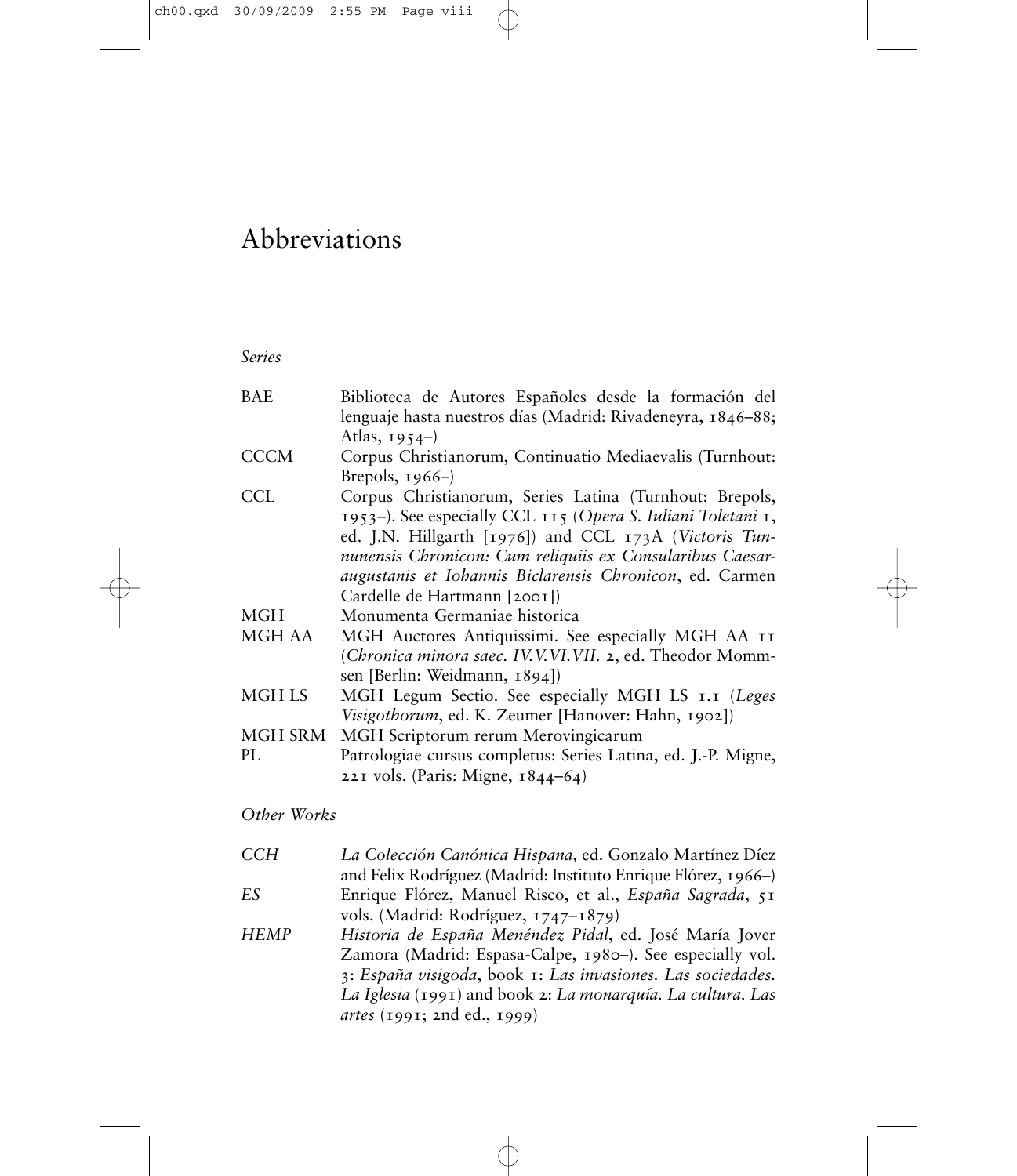## Preface

This book explores one of the central myths of Spain: the idea that Spanish culture arose from that of the Visigoths. It begins with a sketch of the history of the Visigoths, then proceeds to explore the attitudes, legends, and myths about the Goths which influenced those who saw them as their spiritual, if not literal ancestors. The focus is on literature; many authors have played a significant role in forming and shaping these myths, and thus in shaping the mentality of their own contemporaries and descendants.

Since the myth of the Goths developed over many centuries, this book is bound to cover a very extensive period, from late antiquity to the twentieth century. Inevitably it is indebted to many earlier explorations of Spanish history and historiography. Many names appear in the bibliography; that of Peter Linehan stands out. All students of medieval Spain are aware of Linehan's vital contributions to Spanish historiography and especially of his monumental *History and the Historians of Medieval Spain*. I wish to say something of two older scholars to whom I am greatly indebted. I have benefited enormously, over more than forty years, from the scholarship and the personal friendship of both Manuel C. Díaz y Díaz and Jacques Fontaine. Díaz y Díaz's patristic, linguistic and paleographical studies have illuminated many figures of the Visigothic age, most particularly Isidore of Seville, but they have ranged well beyond the period of Isidore to embrace the manuscripts, liturgical and canonical, contained in Spanish libraries. His study of the inscriptions on slate found in excavations in northern Spain stands out. While, because of their hideously difficult script, these inscriptions present great problems to decipherers, they are extremely valuable because they enable us to document for the first time the rural population of sixth and seventh century Spain. Of equal importance is Díaz y Díaz's exploration of books and libraries. The results illustrate the transmission of classical and Christian learning – from Virgil to Augustine – in Spain down to the twelfth century. A recent book, *Asturias en el siglo VIII*, is yet another example of how Díaz y Díaz has been able to shed unexpected light on a further important, but hitherto obscure, epoch.

Díaz y Díaz's death in 2008 has left an irreplaceable gap in Spanish studies. Jacques Fontaine is still, happily, alive. His epoch-making study of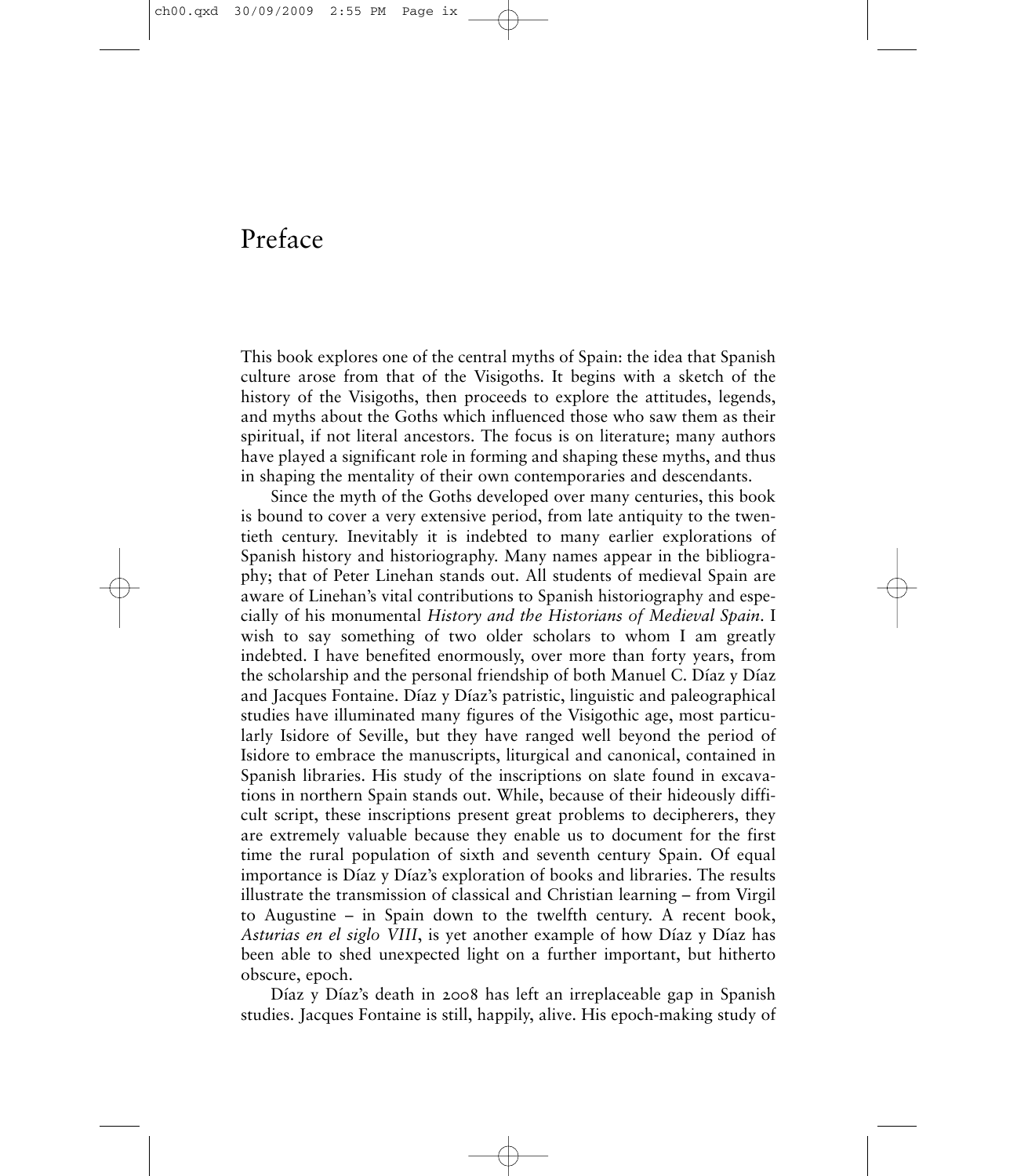Isidore and classical culture (1959, with an additional volume published in 1983) is known to all students of the subject. Fontaine's work was no doubt inspired in part by Henri Irénée Marrou's famous study, *Saint Augustin et la fin de la culture antique* (1938), but it could be argued that Isidore was a more difficult subject to tackle. The seventh century in Spain is far less well known and far less well documented than the fourth century in North Africa and Italy. While the *Confessions* is far from being simply an autobiography it does offer a first approach to Augustine. There is nothing comparable, no work even in part autobiographical, in Isidore. His Letters are few and poor in comparison to Augustine's. There is also nothing in Isidore as rich in interest to any student of the transition between antiquity and the Middle Ages as *The City of God*. Given these handicaps what Fontaine has achieved is all the more remarkable.

*Isidore de Séville et la Culture Classique dans l'Espagne Wisigothique*, which draws on Fontaine's extraordinarily detailed knowledge of the whole of ancient learning, explores Isidore's place in the encyclopaedic tradition. His successive studies of style in Isidore and of the diffusion of Isidore's works have added greatly to our knowledge of his time and of succeeding centuries. At the same time, through a study and critical editions of Sulpicius Severus, Fontaine has also explored late ancient hagiography. Like Díaz y Díaz he has continued to combine archaeology with literature. His volumes on Spanish art of the fourth and later centuries are arguably as significant as his studies of late antique poetry and literature. His contributions range in subject from Tertullian to the Mozarabic writers of the ninth century.

Many more pages would be needed to describe the different ways in which Díaz y Díaz and Fontaine have enriched and indeed transformed our understanding of late ancient and early medieval Spain.

Debate continues on many of the subjects discussed in this book. I have not attempted to disguise the difficulty of writing about the early Middle Ages in Spain. Although I may comment on a manuscript which makes clear the connection (for a tenth-century artist) between Visigothic times and his own age, I am not an art historian. My ability to explore a number of other subjects is similarly limited. It is also clearly very difficult to tell to what extent a particular author reflects the general beliefs of his time.

Debate extends even to themes central to our conception of the Visigoths. Here I shall only comment on two of the modern authors whose theses have been accepted by many scholars but with whom I have to express my disagreement. Suzanne Teillet and Thomas Deswarte have written on the Visigothic monarchy and its successors. No one could deny the erudition displayed by both authors. It is only unfortunate that their works were written to demonstrate theses which are, in my view, undemonstrable, in the first case the predestined progress to greatness of the Visi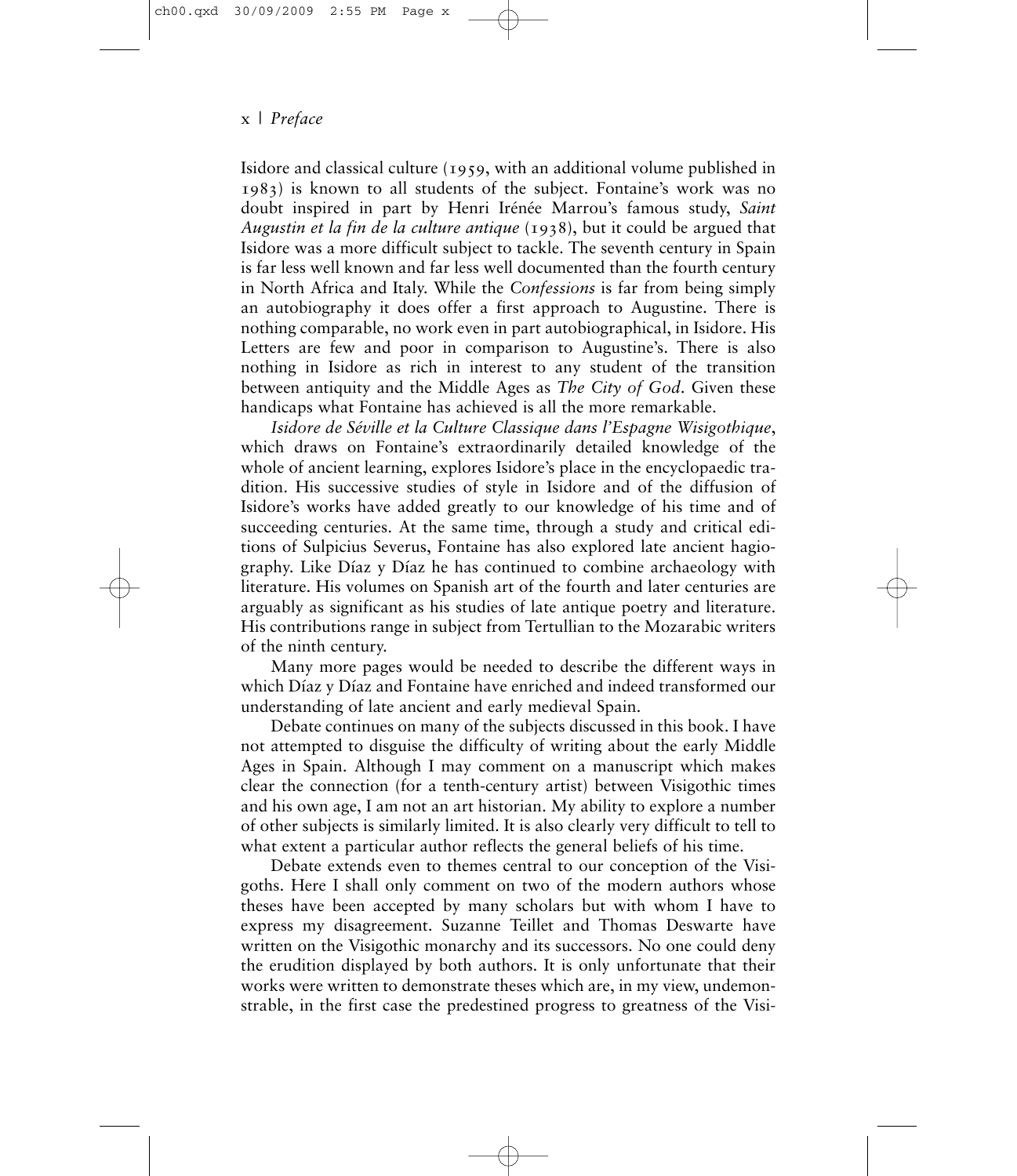goths, in the second the recovery of Spain after the Arabic invasion, "from the destruction to the restoration" of the old Visigothic order. As I have suggested in Chapter Three, what Deswarte forgets is that what was "restored" was very different from what had been "destroyed."<sup>1</sup>

It is indisputable that "none of the successor states [to the Roman Empire] survived unchanged into the late Middle Ages and none of the modern peoples of Europe can claim to be the direct heir of an early medieval *gens*."<sup>2</sup> But reality is often less powerful than myth and legend and "reinvented nations need reinvented heroes."<sup>3</sup> While this is true of many periods of history, it is certainly true of the Visigothic kings who were enthusiastically adopted as models by one age after another, from the rudimentary kingdom of Asturias in the ninth century to the world-monarchy of Spain under the Catholic Kings and the Habsburgs. As José Antonio Maravall saw, "the tradition of inheritance from the Goths, which eventually came to be accepted by the whole of Spain, while far from being an authentic version of history," was a central "belief" which helped to inspire the actions of men who themselves lacked any real connection with the Goths of the past.<sup>4</sup> This belief was expressed – in an exaggerated form – in an article published in 1983 where we are told that the birth of the Spanish nation took place in the Visigothic period and was due to the insertion of Gothic society and institutions into the life of Roman Spain.<sup>5</sup>

The dilemma faced by modern historians was clearly stated by J.M. Wallace-Hadrill. "We can never be certain what was happening. But we can often guess what contemporaries thought was happening."<sup>6</sup> The role played by historians in forming the political mentality of their contemporaries and successors is one of the themes explored in this book. Here legends play as much and often more of a role than reality.<sup>7</sup>

There is much in this book that may amuse or surprise the reader today. But, as Colin Smith pointed out, "modern critics imbued with the rational outlook and historians of the scientific kind must not treat the credulity of medieval thinkers with scorn nor condemn pseudo-history as

- 1 See my review of Teillet, cited below, Chapter Two, n35.
- 2 Walter Pohl, "The Barbarian Successor States," in *The Transformation of the Roman World A.D. 400*–*900*, ed. L. Webster and M. Brown (London, 1997), 47.
- 3 Hugh Kennedy, "The Mongol's Return," review of *Genghis Khan*, by John Man, *Times Literary Supplement*, 14 May 2004.
- 4 Maravall, *El concepto de España en la Edad Media*, 2nd ed. (Madrid, 1964), 334.
- 5 J.M. Alegre Peyrón, "El Nacimiento de España," RIDS 111 (Copenhagen, 1983); I owe this reference to the *Indice histórico español* 31.99 (1993): 32.
- 6 J.M. Wallace-Hadrill, *The Barbarian West, 400–1000* (London, 1952), 20.
- 7 Bernard Guenée, *Histoire et culture historique dans l'Occident médiéval* (Paris, 1980), 16.